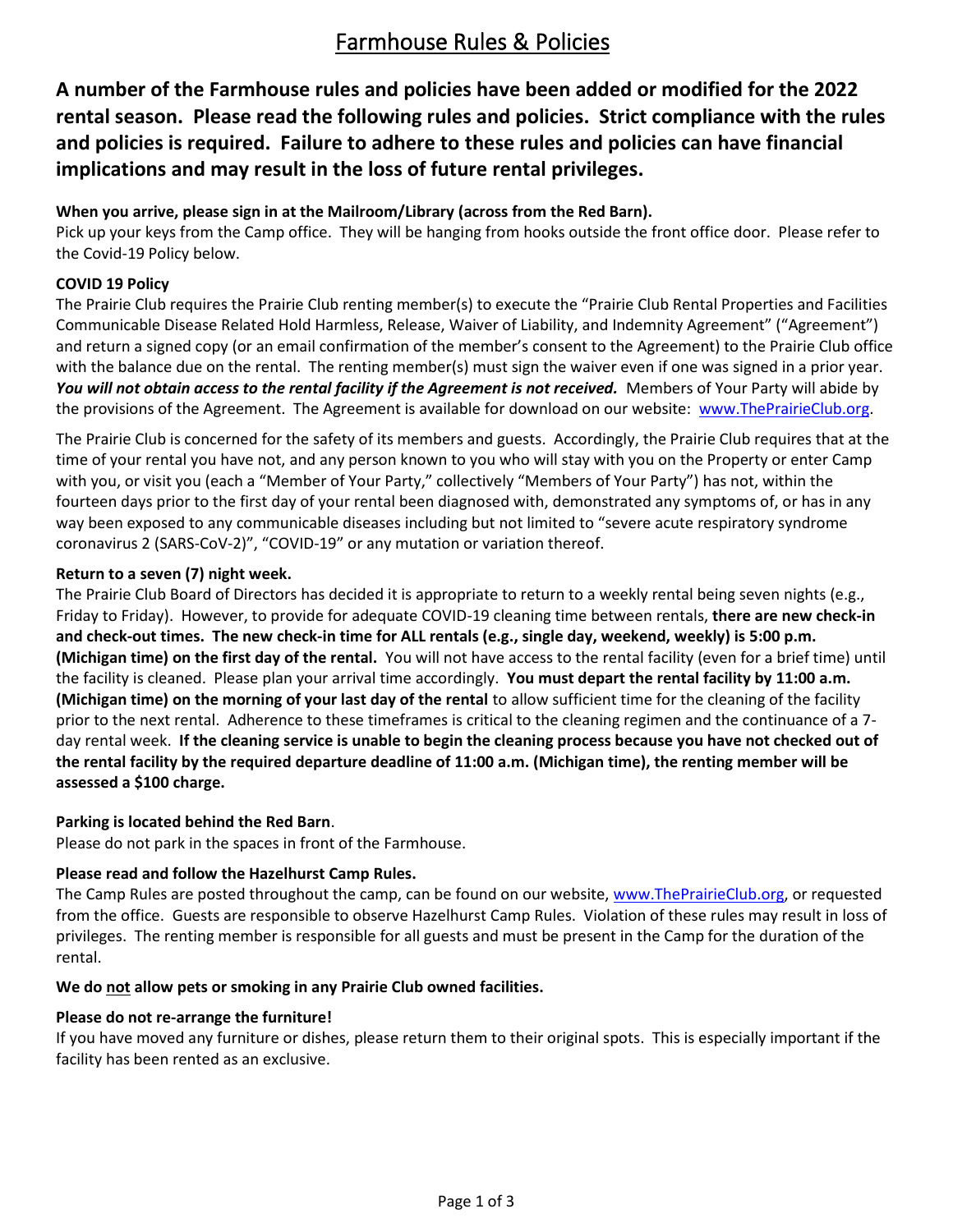# Farmhouse Rules & Policies

# **Each and every renter is expected to help keep our facilities clean and in good condition.**

Please consult the guidelines for clean-up procedures that are posted in each facility. All guests are required to leave the cottage clean and in good condition before departure. Sheets and pillowcases should be stripped from beds and placed into laundry bags/hampers. Towels should be placed in laundry bag/hampers. Trash and recycling should be taken out and placed in the proper receptacles. Dishes should be washed and put away before the arrival of the cleaning service. If time does not permit, dishes should be placed in the dishwasher and the dishwasher started. Furniture must be returned to original arrangement.

The practice of some renters not leaving the facility clean and in good condition has become an issue of late. **If it is determined after the cleaning service inspection that the facility is in need of additional cleaning, dishwashing, or repair/replacement, the renting member will be charged a minimum of \$100 for these services beyond the incremental COVID cleaning fee.** By returning to a seven-night weekly rental, the cleaning service has a much more limited time in which to perform the necessary COVID-19 cleaning procedures. Having to perform excess cleaning at a rental facility jeopardizes the check-in time for the next rental party.

## **Complete kitchen facilities, cookware, utensils, and dishes are provided.**

We provide garbage bags, aluminum foil, paper towels, napkins, toilet paper, hand soap, disinfectant wipes, and the like. If you should run out of an item during your stay, we ask that you replace for the next guests.

#### **Linens are provided.**

We provide pillows, pillowcases, sheets, quilts, towels, and hand towels. You must bring your own beach towels. Extra blankets in each closet also are provided but you may wish to bring along your own for comfort. Please do not forget a plastic or rubber mattress protector for those who might need one.

#### **We also include Wi-Fi as an amenity.**

Password information is on the bulletin board in each kitchen as well as the facility information book.

#### **Beach chairs and umbrellas.**

Beach chairs and umbrellas are provided. Please stow them in the corral at the end of the beach path at the end of your stay.

### **This is a shared facility.**

In order to maintain a peaceful and quiet atmosphere for all renters, we do not allow television or music in any shared spaces without the consent of all the renters. Quiet time is from 10:00 p.m. to 8:00 a.m. Michigan time.

### **Gas BBQ grills are provided at the Legacy Pavilion next to the Farmhouse.**

Be considerate and clean the grill after using for the other members. The use and availability of the grilling station are subject to the Legacy Pavilion Rules & Procedures.

### **The Farmhouse facility is open year-round!**

This facility is air conditioned and heated. Please do not abuse the heat or air conditioning. If you have the heat or air on, be sure all the windows are closed.

### **The maximum rental period during peak season, June 17th - September 5th, is (1) week (7 nights).**

Please keep in mind, due to high demand for housing, **we have a 1-week limit during our peak season.** The Farmhouse may be rented for a maximum of two weeks only if one of those weeks falls in a non-peak period. Weekly rentals run from Friday, 5:00 p.m. through Friday, 11:00 a.m. Weekend rentals run from Friday, 5:00 p.m. through Sunday. All times listed are Michigan time.

### **Cancellations must be made by May 1st for peak season rentals or thirty (30) days prior to rental for mid- and offseason rentals.**

If you must cancel after May  $1<sup>st</sup>$  for peak season rentals or less than 30 days for all other seasons, there will be no refund or credit given. Non-peak rentals must be canceled at least 30 days prior to rental for refund.